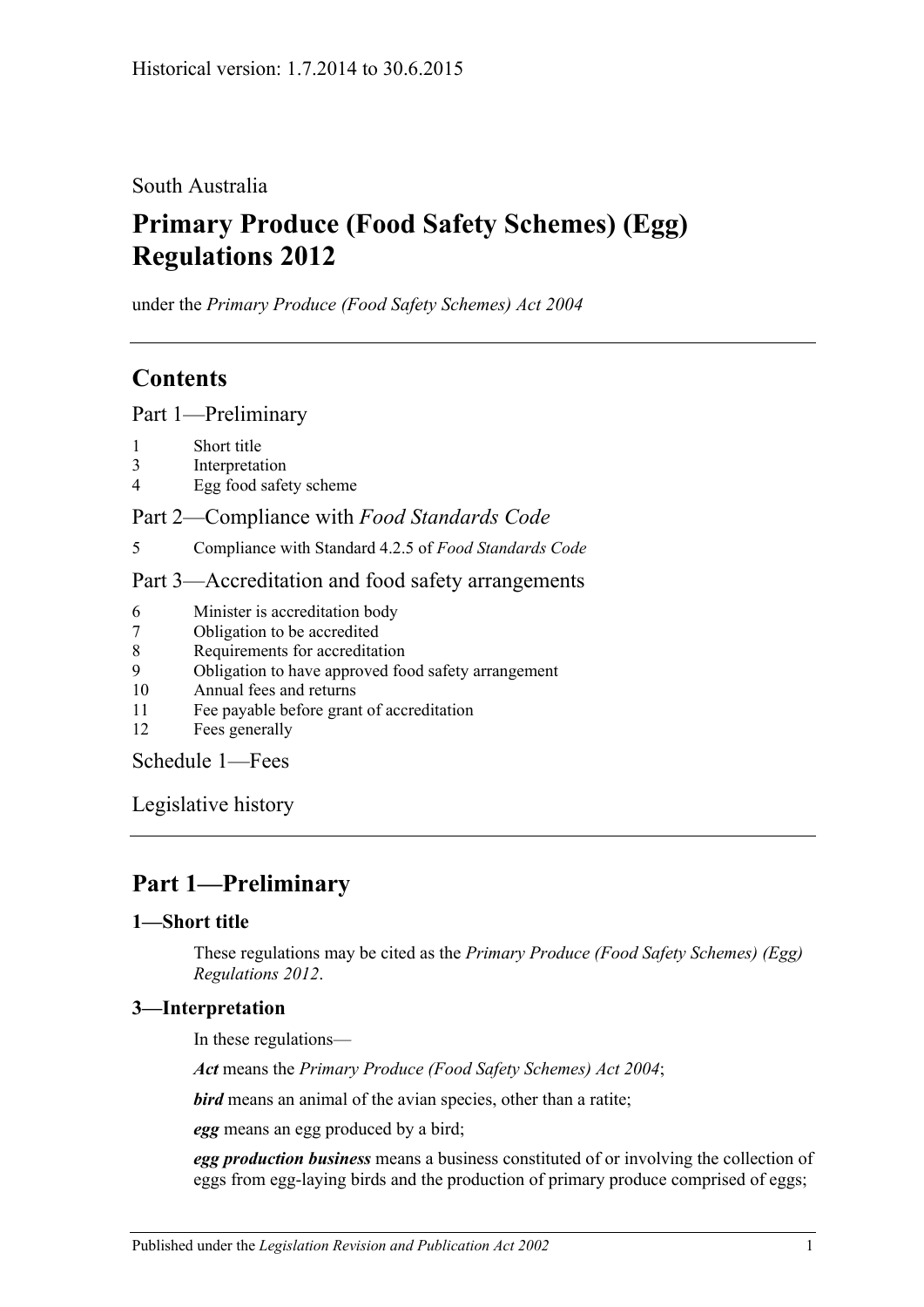*Food Standards Code* has the same meaning as in the *[Food Act](http://www.legislation.sa.gov.au/index.aspx?action=legref&type=act&legtitle=Food%20Act%202001) 2001*;

*small egg production business* means an egg production business that does not involve either—

- (a) more than 50 egg-laying birds; or
- (b) the sale of eggs in any of the following circumstances:
	- (i) the sale of eggs to a food business within the meaning of the *[Food](http://www.legislation.sa.gov.au/index.aspx?action=legref&type=act&legtitle=Food%20Act%202001)  Act [2001](http://www.legislation.sa.gov.au/index.aspx?action=legref&type=act&legtitle=Food%20Act%202001)*;
	- (ii) the sale of eggs to an egg production business;
	- (iii) the sale of eggs at a market;
	- (iv) the sale of eggs by wholesale;

*Standard 4.2.5* means Standard 4.2.5 of the *Food Standards Code* and includes other documents called up by that Standard.

#### <span id="page-1-0"></span>**4—Egg food safety scheme**

These regulations establish the egg food safety scheme for an egg production business.

## <span id="page-1-1"></span>**Part 2—Compliance with** *Food Standards Code*

#### <span id="page-1-2"></span>**5—Compliance with Standard 4.2.5 of** *Food Standards Code*

A producer engaged in an egg production business must comply with any requirement imposed on the producer by Standard 4.2.5 of the *Food Standards Code* in relation to eggs intended for sale.

Maximum penalty: \$5 000.

Expiation fee: \$315.

## <span id="page-1-3"></span>**Part 3—Accreditation and food safety arrangements**

#### <span id="page-1-4"></span>**6—Minister is accreditation body**

The Minister is the accreditation body for the egg food safety scheme.

#### <span id="page-1-5"></span>**7—Obligation to be accredited**

For the purposes of section 12 of the Act, a producer of primary produce must not engage in an egg production business other than a small egg production business without an accreditation.

#### <span id="page-1-6"></span>**8—Requirements for accreditation**

For the purposes of section  $15(1)(c)$  of the Act, an applicant for accreditation must satisfy the Minister that the applicant has the capacity, or has made or proposes to make appropriate arrangements, to satisfy the requirements of the Act and these regulations applicable to the activities to be accredited.

### <span id="page-1-7"></span>**9—Obligation to have approved food safety arrangement**

An accredited producer must have a food safety arrangement approved by the Minister.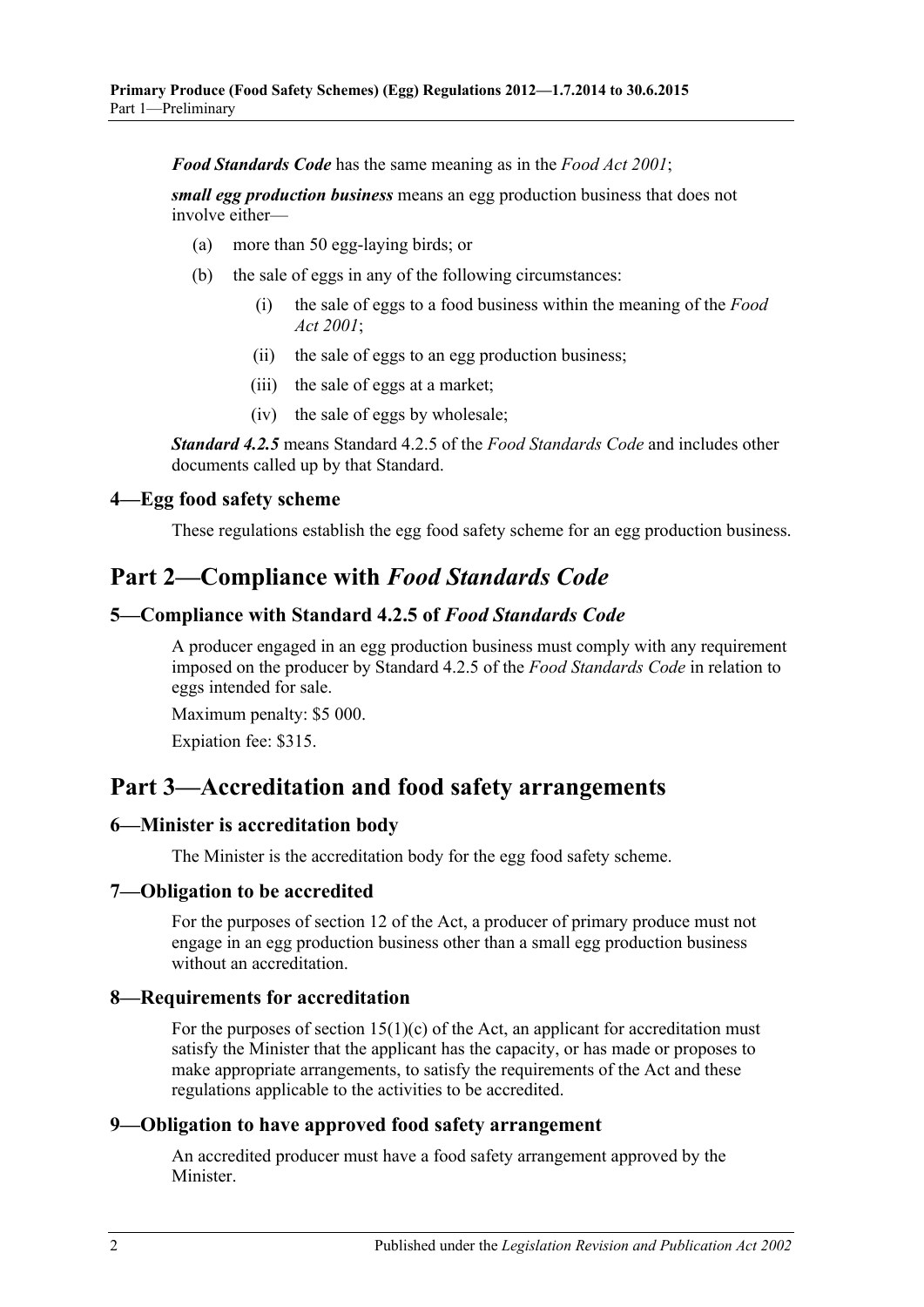### <span id="page-2-0"></span>**10—Annual fees and returns**

- (1) For the purposes of section 17 of the Act, for each year, an accredited producer must, not later than the prescribed date—
	- (a) pay to the Minister the annual fee fixed by Schedule 1; and
	- (b) lodge with the Minister a return that conforms to the requirements of the Minister about its form, contents and the manner in which it is made.
- (2) The *prescribed date* is the day and month specified by the Minister by notice in writing to the accredited producer.

#### <span id="page-2-1"></span>**11—Fee payable before grant of accreditation**

- (1) Before a person is granted accreditation, the person must pay a fee of an amount calculated by multiplying—
	- (a) the annual fee that would have been payable by or on behalf of the person had the person been an accredited producer at the last date for payment of the annual fee; and
	- (b) the proportion that the number of whole months between the grant of accreditation and the next date for payment of the annual fee bears to 12 months.
- (2) The annual fee that would have been payable is to be calculated on the basis of the Minister's estimate of the maximum number of laying birds that would have been likely to have been involved in the egg production business had the person been an accredited producer at the last date for payment of the annual fee taking into account the proposed nature of the business.

#### <span id="page-2-2"></span>**12—Fees generally**

- (1) Fees are payable as set out in Schedule 1.
- (2) The Minister may waive or reduce a fee payable under these regulations if the Minister considers that appropriate in the circumstances.

# <span id="page-2-3"></span>**Schedule 1—Fees**

| 1 | Application for accreditation                                                                                                                       |                                                                             | \$464    |
|---|-----------------------------------------------------------------------------------------------------------------------------------------------------|-----------------------------------------------------------------------------|----------|
| 2 | Application for approval of a food safety arrangement other than in<br>conjunction with an application for accreditation                            |                                                                             |          |
| 3 | Application for variation of an approved food safety arrangement                                                                                    |                                                                             |          |
| 4 | Annual fee payable by an accredited producer for an egg production business<br>that involved at any time during the preceding annual return period— |                                                                             |          |
|   | (a)                                                                                                                                                 | less than 1 000 laying birds                                                | \$191    |
|   | (b)                                                                                                                                                 | 1 000 to 9 999 laying birds                                                 | \$710    |
|   | (c)                                                                                                                                                 | 10 000 to 49 999 laying birds                                               | \$961    |
|   | (d)                                                                                                                                                 | 50 000 or more laying birds                                                 | \$1 5 29 |
| 5 |                                                                                                                                                     | Penalty for default in payment of an annual fee or lodging of annual return | \$109    |